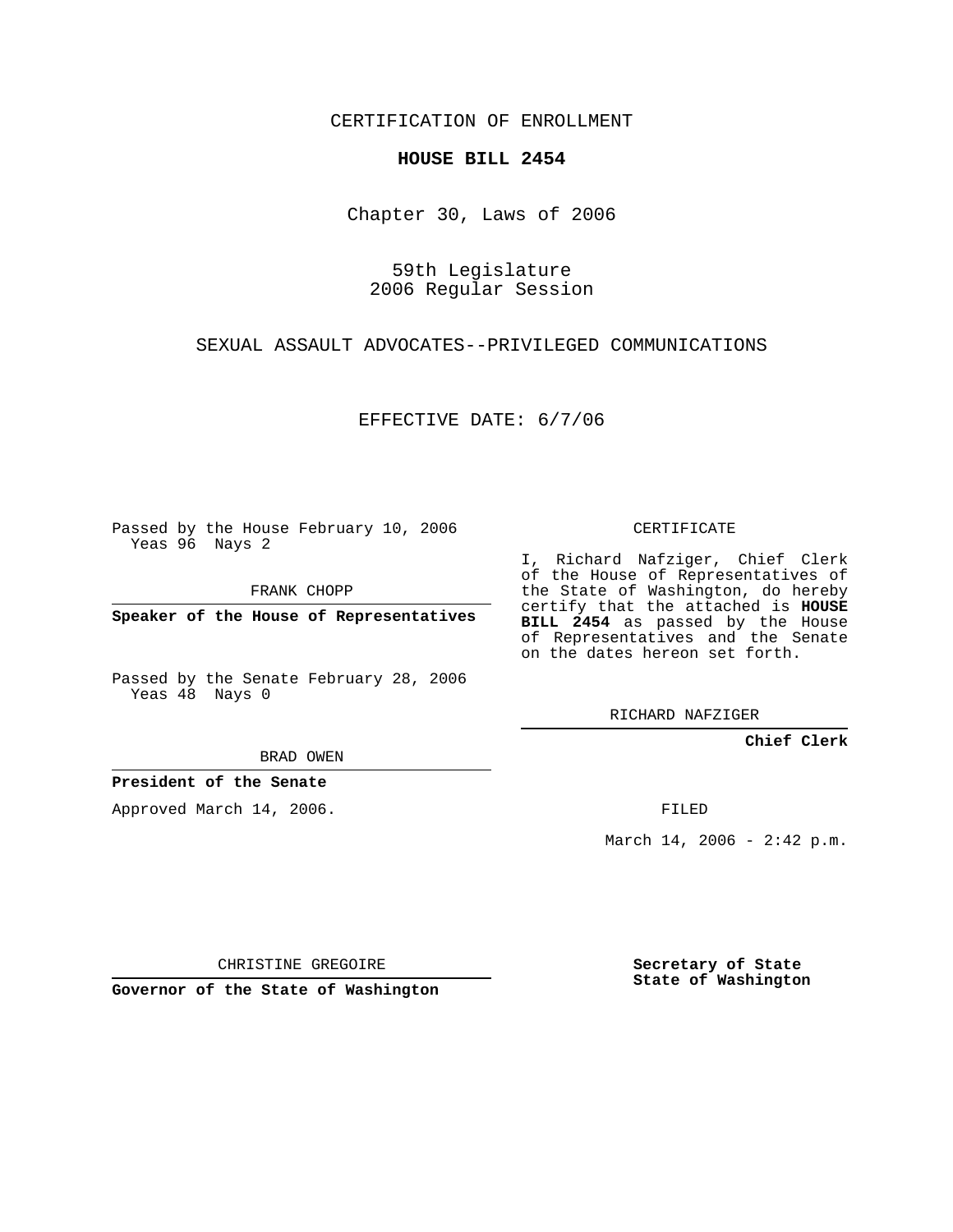## **HOUSE BILL 2454** \_\_\_\_\_\_\_\_\_\_\_\_\_\_\_\_\_\_\_\_\_\_\_\_\_\_\_\_\_\_\_\_\_\_\_\_\_\_\_\_\_\_\_\_\_

\_\_\_\_\_\_\_\_\_\_\_\_\_\_\_\_\_\_\_\_\_\_\_\_\_\_\_\_\_\_\_\_\_\_\_\_\_\_\_\_\_\_\_\_\_

Passed Legislature - 2006 Regular Session

**State of Washington 59th Legislature 2006 Regular Session By** Representatives Williams, Lantz, Darneille, Morrell, O'Brien and Green

Prefiled 1/5/2006. Read first time 01/09/2006. Referred to Committee on Judiciary.

1 AN ACT Relating to the privilege for sexual assault advocates; and amending RCW 5.60.060.

BE IT ENACTED BY THE LEGISLATURE OF THE STATE OF WASHINGTON:

 **Sec. 1.** RCW 5.60.060 and 2005 c 504 s 705 are each amended to read as follows:

 (1) A husband shall not be examined for or against his wife, without the consent of the wife, nor a wife for or against her husband without the consent of the husband; nor can either during marriage or afterward, be without the consent of the other, examined as to any communication made by one to the other during marriage. But this exception shall not apply to a civil action or proceeding by one against the other, nor to a criminal action or proceeding for a crime committed by one against the other, nor to a criminal action or proceeding against a spouse if the marriage occurred subsequent to the filing of formal charges against the defendant, nor to a criminal action or proceeding for a crime committed by said husband or wife against any child of whom said husband or wife is the parent or guardian, nor to a proceeding under chapter 70.96A, 70.96B, 71.05, or 71.09 RCW: PROVIDED, That the spouse of a person sought to be detained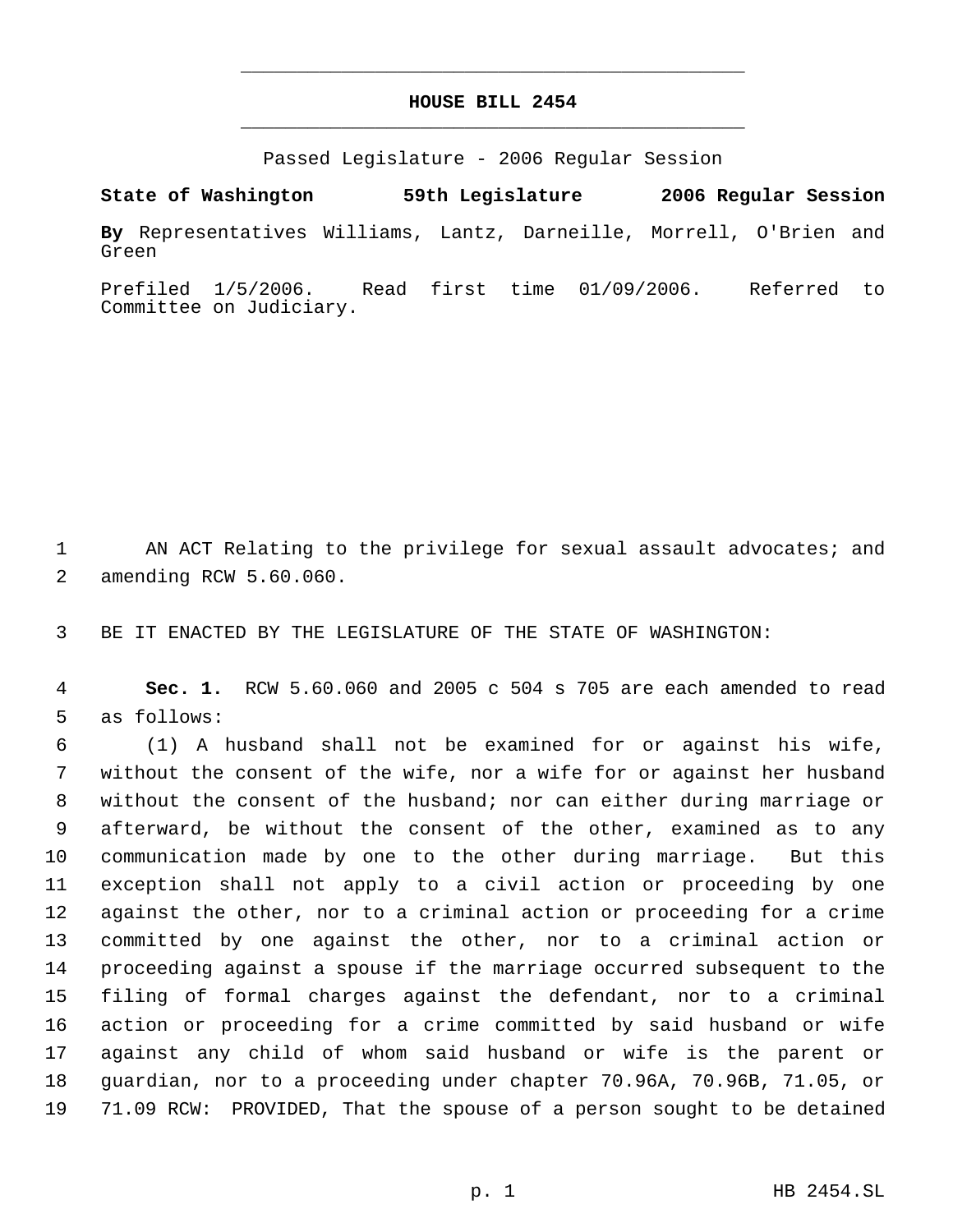under chapter 70.96A, 70.96B, 71.05, or 71.09 RCW may not be compelled to testify and shall be so informed by the court prior to being called as a witness.

 (2)(a) An attorney or counselor shall not, without the consent of his or her client, be examined as to any communication made by the client to him or her, or his or her advice given thereon in the course of professional employment.

 (b) A parent or guardian of a minor child arrested on a criminal charge may not be examined as to a communication between the child and his or her attorney if the communication was made in the presence of the parent or guardian. This privilege does not extend to communications made prior to the arrest.

 (3) A member of the clergy or a priest shall not, without the consent of a person making the confession, be examined as to any confession made to him or her in his or her professional character, in the course of discipline enjoined by the church to which he or she belongs.

 (4) Subject to the limitations under RCW 70.96A.140 or 71.05.360 (8) and (9), a physician or surgeon or osteopathic physician or surgeon or podiatric physician or surgeon shall not, without the consent of his or her patient, be examined in a civil action as to any information acquired in attending such patient, which was necessary to enable him or her to prescribe or act for the patient, except as follows:

 (a) In any judicial proceedings regarding a child's injury, neglect, or sexual abuse or the cause thereof; and

 (b) Ninety days after filing an action for personal injuries or wrongful death, the claimant shall be deemed to waive the physician- patient privilege. Waiver of the physician-patient privilege for any one physician or condition constitutes a waiver of the privilege as to all physicians or conditions, subject to such limitations as a court may impose pursuant to court rules.

 (5) A public officer shall not be examined as a witness as to communications made to him or her in official confidence, when the public interest would suffer by the disclosure.

 (6)(a) A peer support group counselor shall not, without consent of the law enforcement officer making the communication, be compelled to testify about any communication made to the counselor by the officer while receiving counseling. The counselor must be designated as such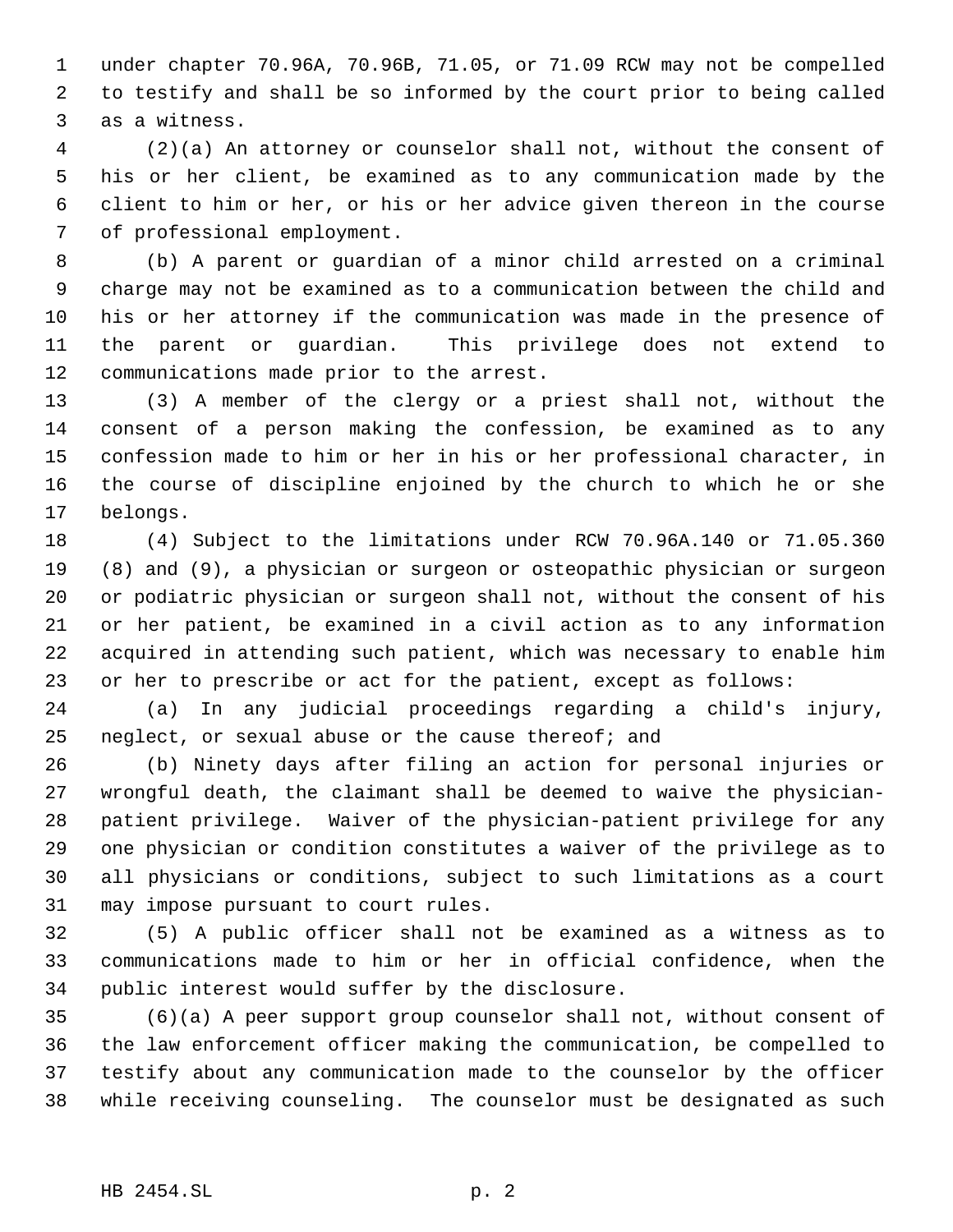by the sheriff, police chief, or chief of the Washington state patrol, prior to the incident that results in counseling. The privilege only applies when the communication was made to the counselor while acting in his or her capacity as a peer support group counselor. The privilege does not apply if the counselor was an initial responding officer, a witness, or a party to the incident which prompted the delivery of peer support group counseling services to the law enforcement officer.

 (b) For purposes of this section, "peer support group counselor" means a:

 (i) Law enforcement officer, or civilian employee of a law enforcement agency, who has received training to provide emotional and moral support and counseling to an officer who needs those services as a result of an incident in which the officer was involved while acting in his or her official capacity; or

 (ii) Nonemployee counselor who has been designated by the sheriff, police chief, or chief of the Washington state patrol to provide emotional and moral support and counseling to an officer who needs those services as a result of an incident in which the officer was involved while acting in his or her official capacity.

 (7) A sexual assault advocate may not, without the consent of the 22 victim, be examined as to any communication made  $((by))$  between the 23 victim  $((\pm \theta))$  and the sexual assault advocate.

 (a) For purposes of this section, "sexual assault advocate" means the employee or volunteer from a rape crisis center, victim assistance unit, program, or association, that provides information, medical or legal advocacy, counseling, or support to victims of sexual assault, who is designated by the victim to accompany the victim to the hospital or other health care facility and to proceedings concerning the alleged assault, including police and prosecution interviews and court proceedings.

 (b) A sexual assault advocate may disclose a confidential communication without the consent of the victim if failure to disclose is likely to result in a clear, imminent risk of serious physical injury or death of the victim or another person. Any sexual assault advocate participating in good faith in the disclosing of records and communications under this section shall have immunity from any liability, civil, criminal, or otherwise, that might result from the